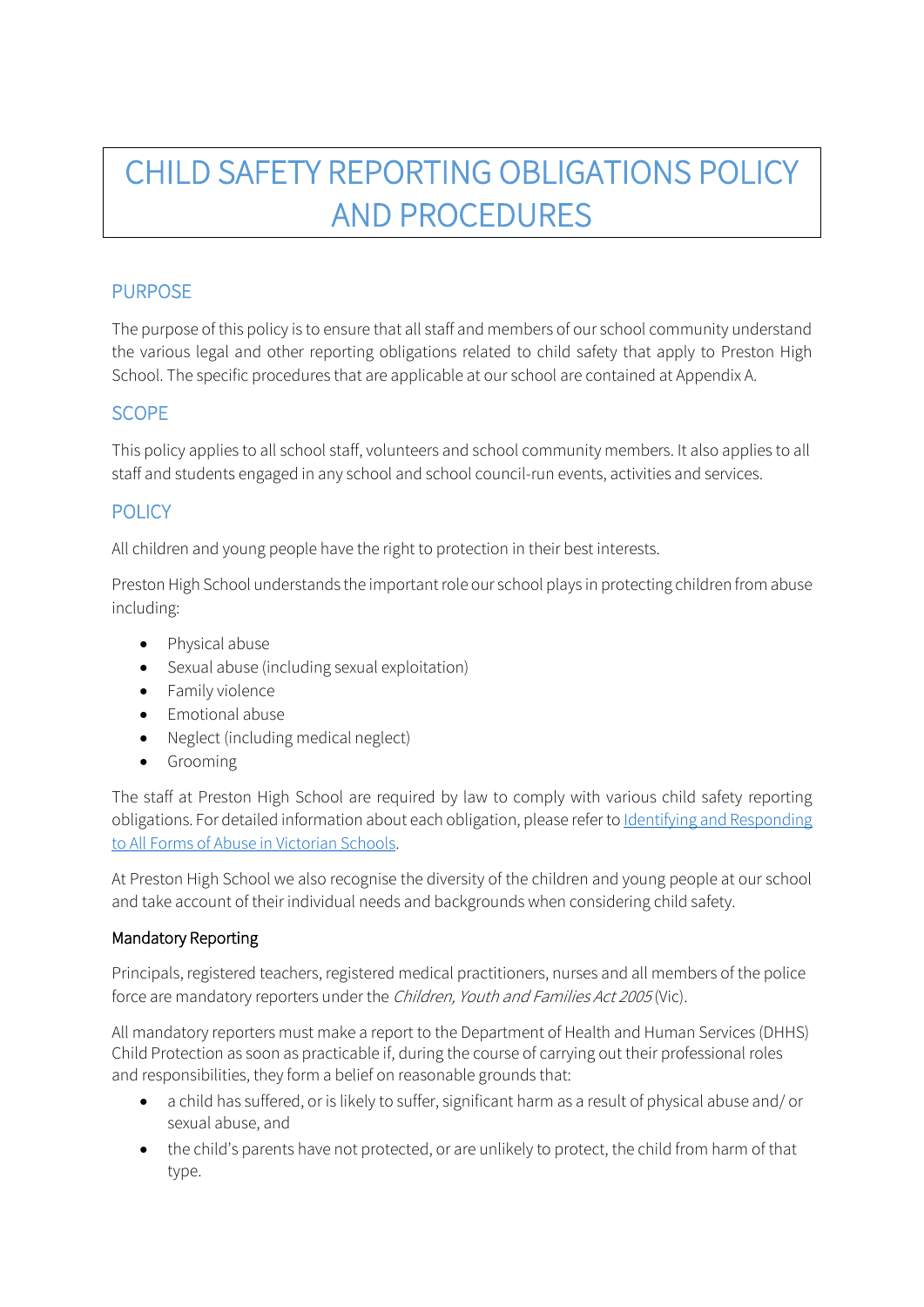A mandatory reporter who fails to comply with this legal obligation may be committing a criminal offence. It is important for all staff at Preston High School to be aware that they are legally obliged to make a mandatory report on each occasion that they form a reasonable belief that a child is in need of protection and they must make a mandatory report even if the principal does not share their belief that a report is necessary.

At our school, all mandated school staff must undertake the Mandatory Reporting and Other Obligations eLearning Module annually.

For more information about Mandatory Reporting see the Department's School Policy and Advisory Guide: Child Protection – [Reporting Obligations.](http://www.education.vic.gov.au/school/principals/spag/safety/Pages/childprotectobligation.aspx)

# Child in need of protection

Any person can make a report to DHHS Child Protection (131 278 – 24 hour service) if they believe on reasonable grounds that a child is in need of protection.

The policy of the Department of Education and Training (DET) requires all staff who form a reasonable belief that a child is in need of protection to report their concerns to DHHS or Victoria Police, and discuss their concerns with the school leadership team.

For more information about making a report to DHHS Child Protection, see the Department's School Policy and Advisory Guide. Child Protection – Making a Report and Four Critical Actions for Schools: [Responding to Incidents, Disclosures and Suspicions of Child Abuse.](https://www.education.vic.gov.au/Documents/about/programs/health/protect/FourCriticalActions_ChildAbuse.pdf)

At Preston High School we also encourage all staff to make a referral to Child FIRST when they have significant concern for a child's wellbeing. For more information about making a referral to Child FIRST see the School Policy and Advisory Guide: Child Protection – [Reporting Obligations.](https://www.education.vic.gov.au/school/principals/spag/safety/Pages/childprotectobligation.aspx)

# Reportable Conduct

Our school must notify the Department's Employee Conduct Branch (9637 2594) if we become aware of an allegation of 'reportable conduct'.

There is an allegation of reportable conduct where a person has formed a reasonable belief that there has been:

- a sexual offence (even prior to criminal proceedings commencing), sexual misconduct or physical violence committed against, with or in the presence of a child;
- behaviour causing significant emotional or physical harm to a child;
- significant neglect of a child; or
- misconduct involving any of the above.

The Department, through the Employee Conduct Branch, has a legal obligation to inform the Commission for Children and Young People when an allegation of reportable conduct is made.

Our principal must notify the Department's Employee Conduct Branch of any reportable conduct allegations involving current or former teachers, contractors, volunteers (including parents), allied health staff and school council employees.

If school staff become aware of reportable conduct by any person in the above positions, they should notify the school principal immediately. If the allegation relates to the principal, they should notify the Regional Director.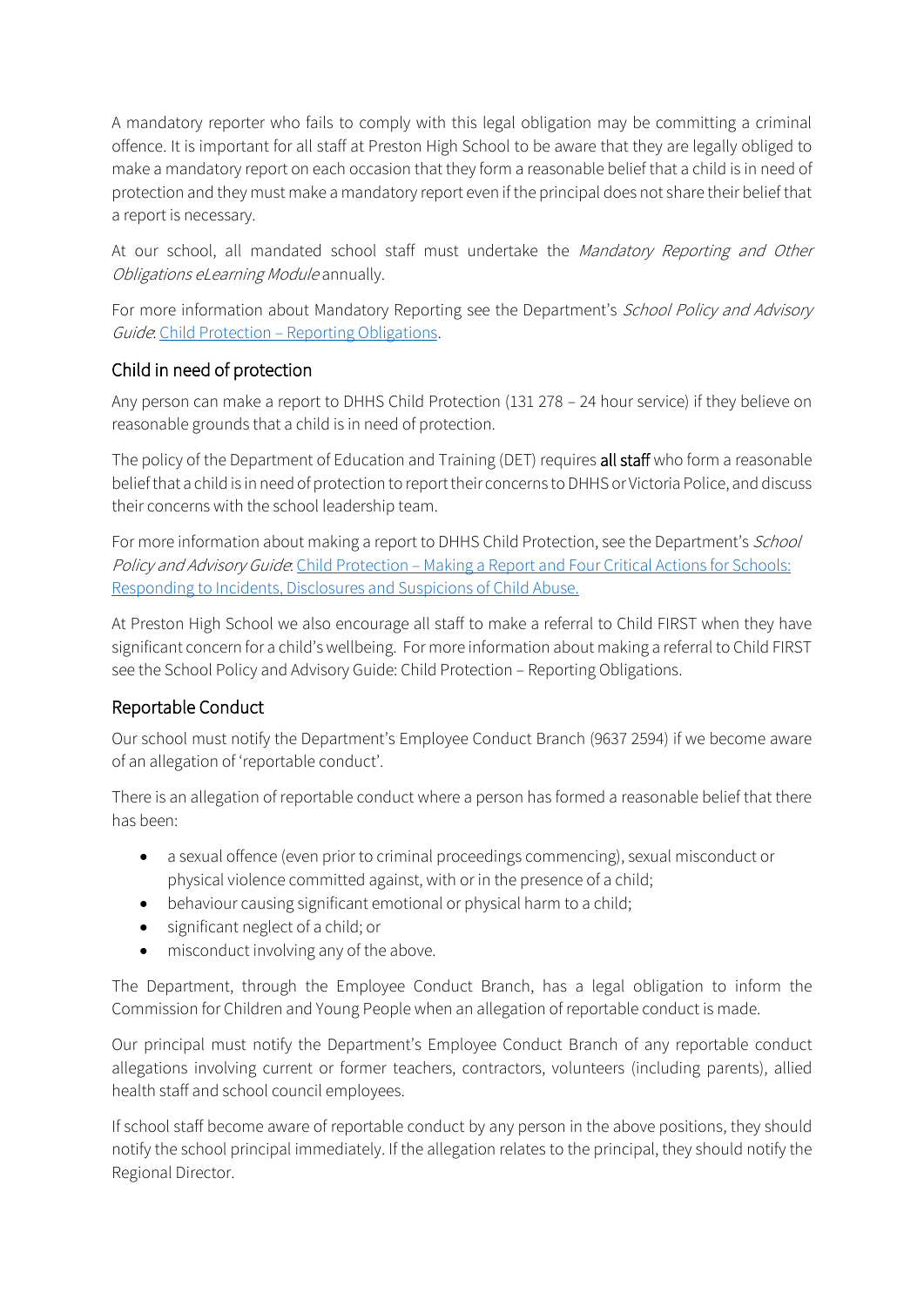For more information about Reportable Conduct see the Department's School Policy and Advisory Guide: [Reportable Conduct Scheme.](http://www.education.vic.gov.au/school/principals/spag/safety/Pages/reportableconductscheme.aspx)

## Failure to disclose offence

Reporting child sexual abuse is a community-wide responsibility. All adults (ie persons aged 18 years and over), not just professionals who work with children, have a legal obligation to report to Victoria Police, as soon as practicable, where they form a 'reasonable belief' that a sexual offence has been committed by an adult against a child under the age of 16 by another person aged 18 years or over.

Failure to disclose information to Victoria Police (by calling 000 or local police station) as soon as practicable may amount to a criminal offence unless a person has a 'reasonable excuse' or exemption from doing so.

"Reasonable belief" is not the same as having proof. A 'reasonable belief' is formed if a reasonable person in the same position would have formed the belief on the same grounds.

For example, a 'reasonable belief' might be formed when:

- a child states that they have been sexually abused
- a child states that they know someone who has been sexually abused (sometimes the child may be talking about themselves)
- someone who knows a child states that the child has been sexually abused
- professional observations of the child's behaviour or development leads a mandated professional to form a belief that the child has been sexually abused
- signs of sexual abuse leads to a belief that the child has been sexually abused.

"Reasonable excuse" is defined by law and includes:

- fear for the safety of any person including yourself or the potential victim (but not including the alleged perpetrator or an organisation)
- where the information has already been disclosed, for example, through a mandatory report to DHHS Child Protection.

For more information about this reporting obligation, see the Department's School Policy and Advisory Guide. Failure to disclose offence.

## Failure to protect offence

This reporting obligation applies to school staff in a position of authority. This can include principals, assistant principals and campus principals. Any staff member in a position of authority who becomes aware that an adult associated with their school (such as an employee, contractor, volunteer or visitor) poses a risk of sexual abuse to a child under the age of 16 under their care, authority or supervision, must take all reasonable steps to remove or reduce that risk.

This may include removing the adult (ie persons aged 18 years and over) from working with children pending an investigation and reporting your concerns to Victoria Police.

If a school staff member in a position of authority fails to take reasonable steps in these circumstances, this may amount to a criminal offence.

For more information about this reporting obligation, see the Department's School Policy and Advisory Guide. Failure to protect offence.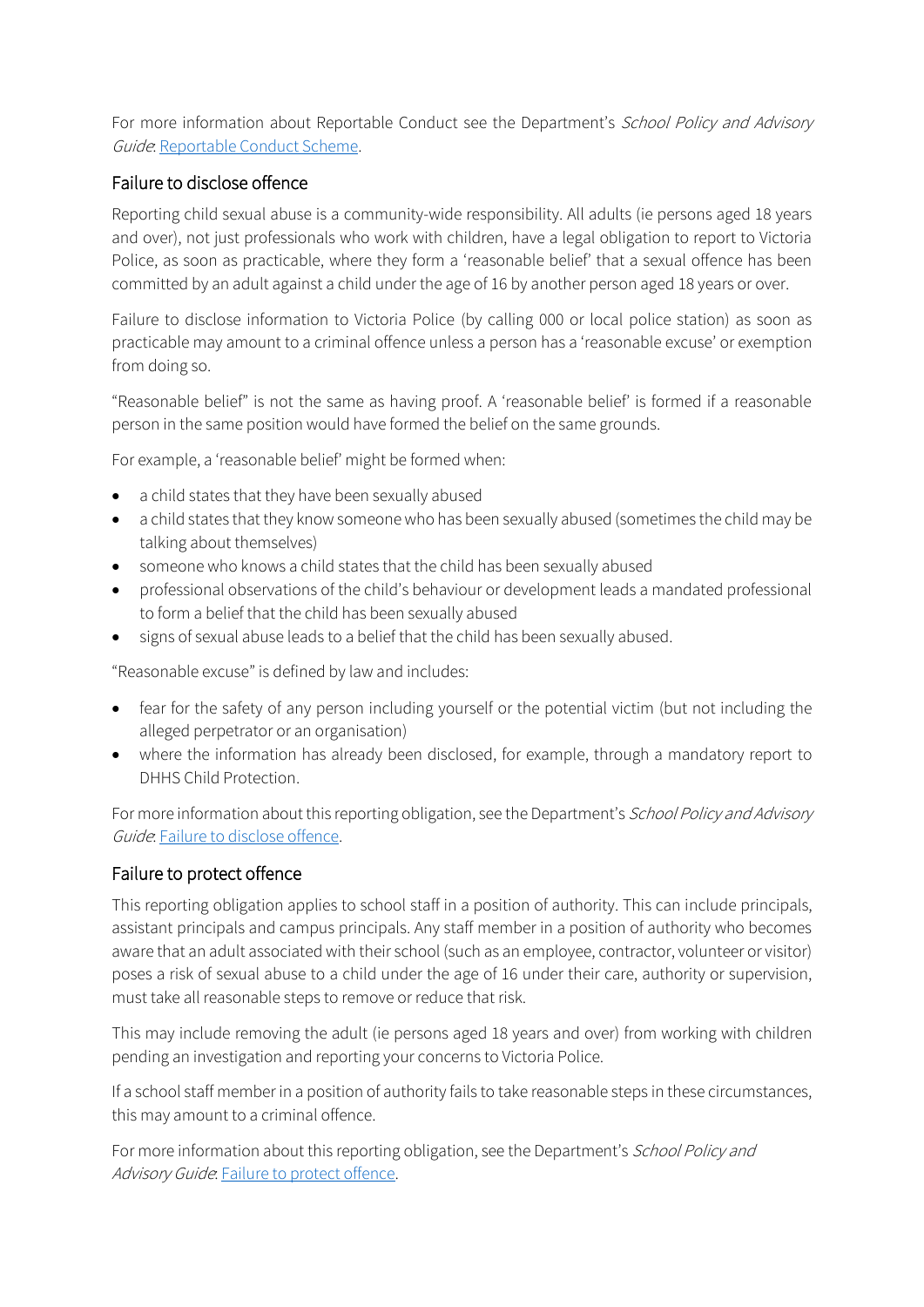## Grooming

Grooming is a criminal offence under the Crimes Act 1958 (Vic). This offence targets predatory conduct undertaken by an adult to prepare a child, under the age of 16, to engage in sexual activity at a later time. Grooming can include communicating and/or attempting to befriend or establish a relationship or other emotional connection with the child or their parent/carer.

For more information about this offence and reporting obligations see[: Child Exploitation and](https://www.education.vic.gov.au/school/teachers/health/childprotection/Pages/expolitationgrooming.aspx)  [Grooming.](https://www.education.vic.gov.au/school/teachers/health/childprotection/Pages/expolitationgrooming.aspx)

# RELATED POLICIES AND FURTHER INFORMATION

Statement of Commitment to Child Safety

Child Safety Policy

# REVIEW CYCLE

This policy was last updated in September 2018 and is scheduled for review every 3-4 years.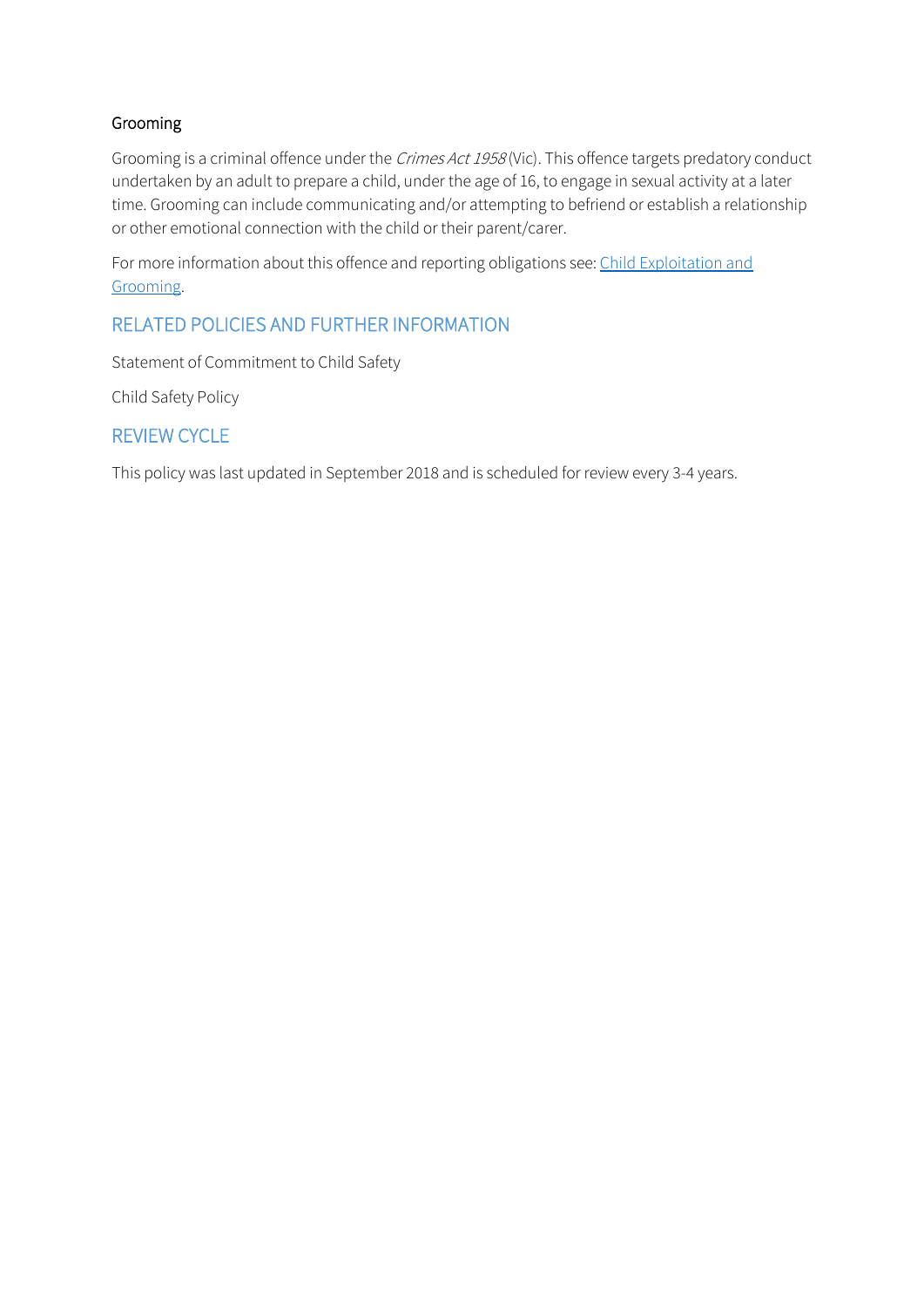# APPENDIX A

# CHILD SAFETY REPORTING PROCEDURES AT PRESTON HIGH SCHOOL

#### For students

- All students should feel safe to speak to any staff member to raise any concerns about their safety or any other concerns that they have.
- If a student does not know who to approach at Preston High School they should start with their Mentor or the Assistant Principal.

#### Managing disclosures made by students

#### When managing a disclosure you should:

- listen to the student and allow them to speak
- stay calm and use a neutral tone with no urgency and where possible use the child's language and vocabulary (you do not want to frighten the child or interrupt the child)
- be gentle, patient and non-judgmental throughout
- highlight to the student it was important for them to tell you about what has happened
- assure them that they are not to blame for what has occurred
- do not ask leading questions, for example gently ask, "What happened next?" rather than "Why?"
- be patient and allow the child to talk at their own pace and in their own words
- do not pressure the child into telling you more than they want to, they will be asked a lot of questions by other professionals and it is important not to force them to retell what has occurred multiple times
- reassure the child that you believe them and that disclosing the matter was important for them to do
- use verbal facilitators such as, "I see", restate the child's previous statement, and use nonsuggestive words of encouragement, designed to keep the child talking in an open-ended way ("what happened next?")
- tell the child in age appropriate language you are required to report to the relevant authority to help stop the abuse, and explain the role of these authorities if appropriate (for a young child this may be as simple as saying "I will need to talk to people to work out what to do next to help you").

#### When managing a disclosure you should AVOID:

- displaying expressions of panic or shock
- asking questions that are investigative and potentially invasive (this may make the child feel uncomfortable and may cause the child to withdraw)
- going over the information repeatedly (you are only gathering information to help you form a belief on reasonable grounds that you need to make a report to the relevant authority)
- making any comments that would lead the student to believe that what has happened is their fault
- making promises to the child about what will occur next or that things will be different given the process can be unpredictable and different for each child depending on their circumstances (instead reassure them that you and others will do your best to help).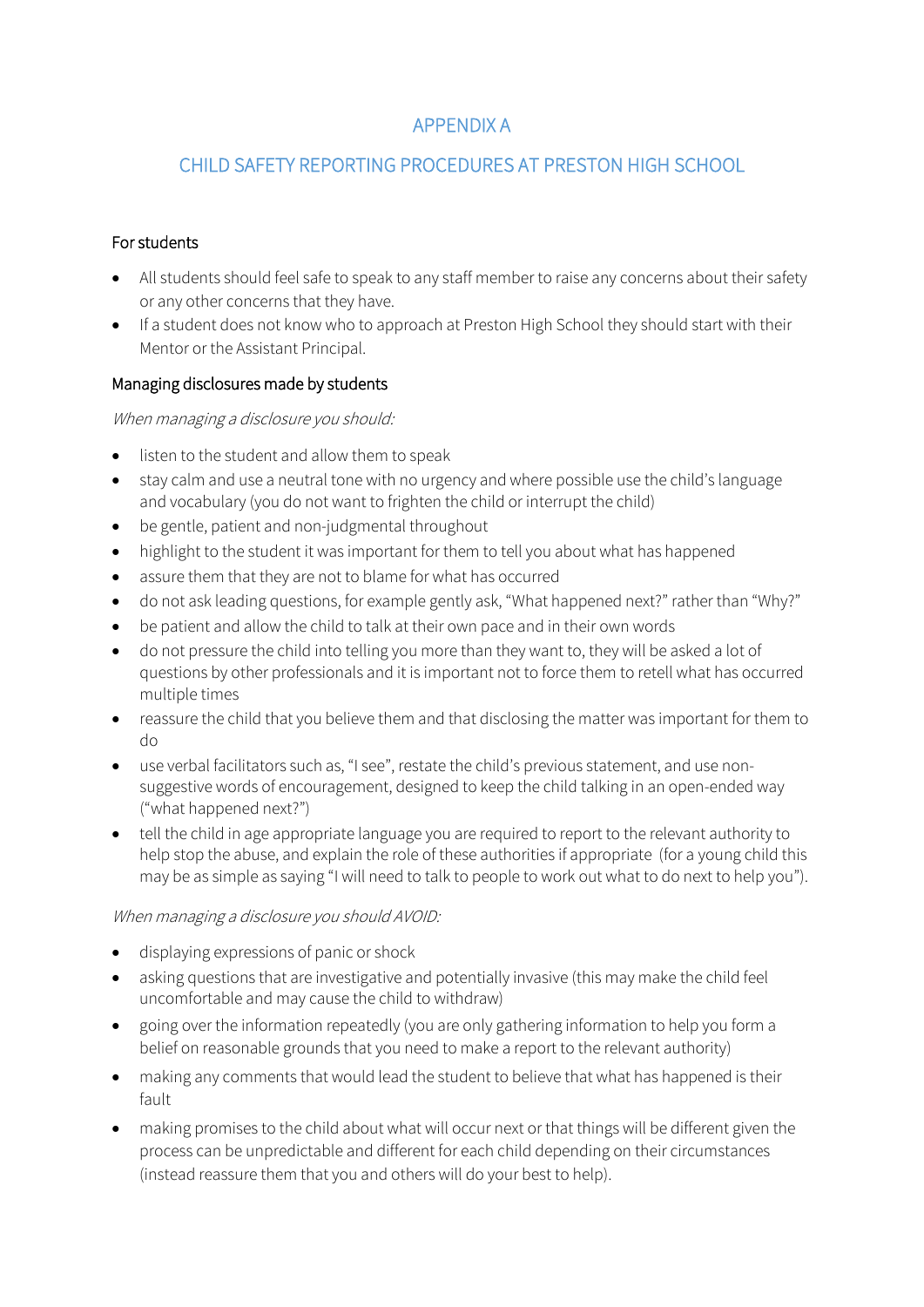## General procedures

Our school will follow the *Four Critical Actions for Schools: Responding to Incidents, Disclosures and* [Suspicions of Child Abuse](https://www.education.vic.gov.au/Documents/about/programs/health/protect/FourCriticalActions_ChildAbuse.pdf) (Four Critical Actions) when responding to incidents, disclosures and suspicions of child abuse.

All staff at our school who believe that a child is in need of protection, even if it doesn't meet the threshold required for mandatory reporting or the staff member is not a mandatory reporter, should in the first instance, speak to a member of the Principal Team or should make the required reports to DHHS Child Protection and/or Victoria Police as necessary.

At our school the Principal will be responsible for monitoring overall school compliance with this procedure.

Nothing in this procedure prevents a staff member or any other person from reporting to the relevant authorities if they form a reasonable belief that a child is at risk of abuse.

#### Reporting suspicions, disclosures or incidents of child abuse

#### Responsibilities of all school staff

If a school staff member reasonably suspects or witnesses an incident of child abuse or receives a disclosure of child abuse, they must:

- If a child is at immediate risk of harm, separate alleged victims and others involved, administer first aid and call 000.
- Speak to a member of the Principal team as soon as possible, who will follow the [Four Critical](https://www.education.vic.gov.au/Documents/about/programs/health/protect/FourCriticalActions_ChildAbuse.pdf)  [Actions.](https://www.education.vic.gov.au/Documents/about/programs/health/protect/FourCriticalActions_ChildAbuse.pdf)
- Make detailed notes of the incident or disclosure. It is recommended to use the Responding [to Suspected Child Abuse: Template](https://www.education.vic.gov.au/Documents/about/programs/health/protect/PROTECT_Schoolstemplate.pdf) and ensure that those notes are kept and stored securely in the students' locked file.
- If the staff member is a mandatory reporter and reasonably believes that a student has suffered physical and/or sexual abuse from which the child's parents have not protected the child, they must ensure that a report to DHHS Child Protection or Victoria Police has been made by a member of the Principal team. If the report has not been made by another staff member, the mandatory reporter must make the report.
- If the staff member has formed a 'reasonable belief' that a sexual offence has been committed by an adult against a child, they must ensure that a report to Victoria Police has been made by a member of the Principal Team. If the report has not been made by another staff member, the staff member must make the report.

In circumstances where a member of the leadership team disagrees that a report needs to be made, but the staff member has formed a 'reasonable belief' that the child is in need of protection and/or has been the victim of sexual abuse, the staff member must still contact DHHS Child Protection and/or Victoria Police to make the report.

#### Responsibilities of member of the Principal Team

The *member of the Principal Team* is responsible for promptly managing the school's response to an incident, suspicion or disclosure of child abuse, and ensuring that the incident, suspicion or